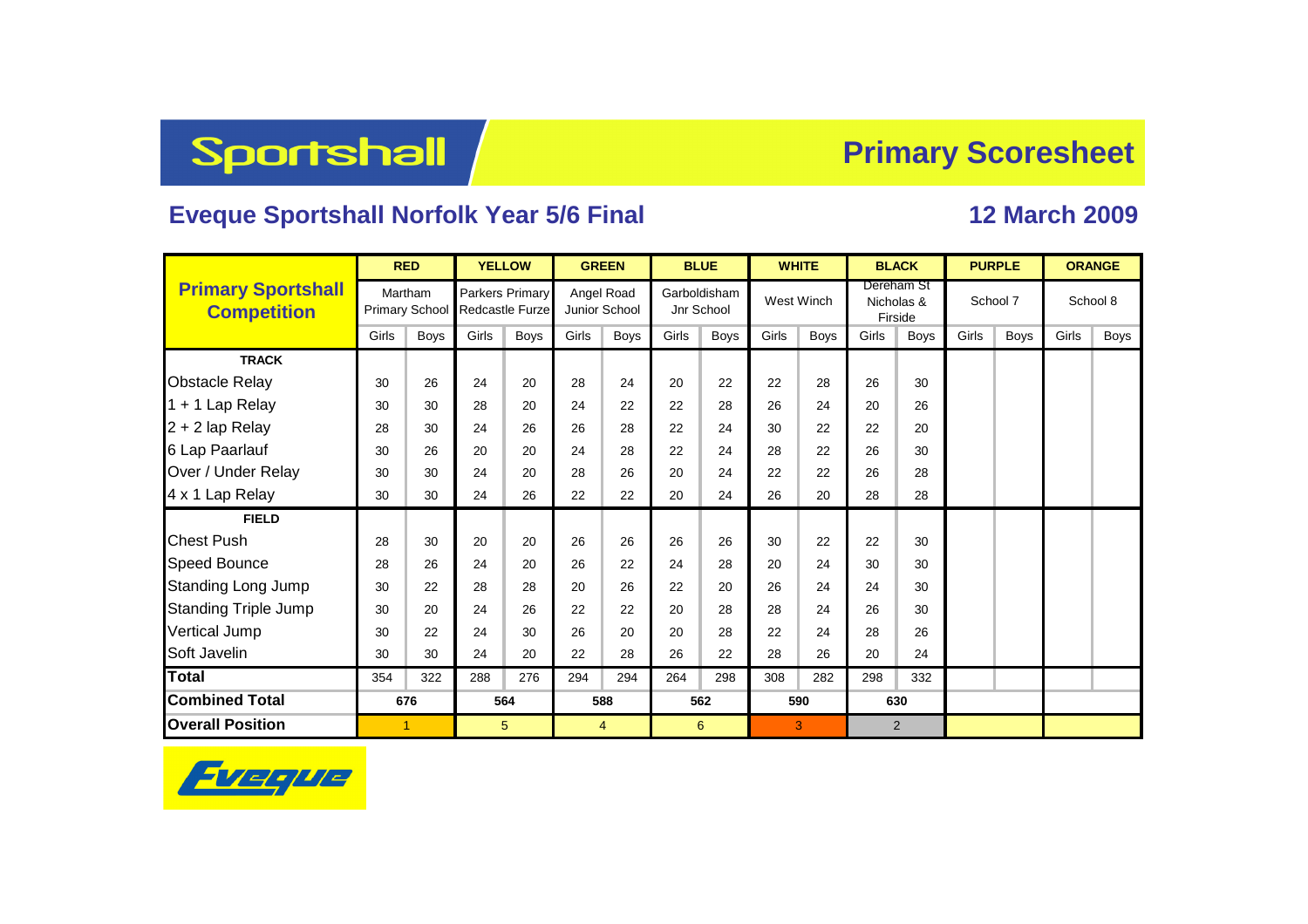



|               | <b>Girls</b>                   | <b>Obstacle Relay</b> |                   | 1 + 1 Lap Relay       |                   | 2 + 2 Lap Relay                          |                         | 6 Lap Paarlauf        |                      | Over / Under<br>Relay                 |                 | 4x1 Lap Relay                     |                   | <b>Girls</b>            |                                     |                         |                      | <b>Chest Push</b>             | <b>Speed Bounce</b>  |                  | <b>Standing Long</b><br>Jump |                              | <b>Standing Triple</b><br>Jump |                            | <b>Vertical Jump</b> |                              | Soft Javelin         |                              |
|---------------|--------------------------------|-----------------------|-------------------|-----------------------|-------------------|------------------------------------------|-------------------------|-----------------------|----------------------|---------------------------------------|-----------------|-----------------------------------|-------------------|-------------------------|-------------------------------------|-------------------------|----------------------|-------------------------------|----------------------|------------------|------------------------------|------------------------------|--------------------------------|----------------------------|----------------------|------------------------------|----------------------|------------------------------|
| Colour        | Team                           | ੋ<br>Time (in secs) o | Position / Points | ō<br>Time (in secs) o | Position / Points | ᅙ<br>e (in secs)<br>position<br>Time (in | osition / Points        | ᅙ<br>Time (in secs) o | Points<br>Position / | ō<br>e (in secs) o<br>position<br>ime | sition / Points | ৯<br>Time (in secs) c<br>position | Position / Points | Colour                  | Team                                |                         | Performances<br>Best | I Position<br>Points<br>Total | Best<br>Performances | Total / Position | Best<br>Performances         | Total / Position .<br>Points | Performance<br>Best            | Total / Position<br>Points | Best<br>Performances | Total / Position /<br>Points | Best<br>Performances | Total / Position /<br>Points |
|               |                                |                       | $\mathbf 1$       |                       | $\mathbf{1}$      |                                          | $\overline{\mathbf{2}}$ |                       | -1                   |                                       | 1               |                                   | 1                 |                         |                                     | -1                      | 6.75                 | 17.75                         | 43                   | 133              | 1.26                         | 4.98                         | 4.1                            | 13.8                       | 45                   | 126                          | 16                   | 47.5                         |
| RED           | Martham<br>Primary<br>School   | 78.1                  |                   | 26.4                  |                   | 55.9                                     |                         | 83.5                  |                      | 80.3                                  |                 | 54.2                              |                   | <b>RED</b>              | Martham<br>Primary<br>School        | $\mathbf{2}$            | 6.5                  | $\mathbf{2}$                  | 46                   | $\mathbf 2$      | 1.66                         | 1                            | 3.7                            | $\mathbf 1$                | 35                   | 1                            | 13                   | $\mathbf 1$                  |
|               |                                |                       | 30                | 30                    |                   | 28                                       |                         | 30                    |                      | 30                                    |                 | 30                                |                   |                         | 3                                   | 4.5                     | 28                   | 44                            | 28                   | 2.06             | 30                           | 6                            | 30                             | 46                         | 30                   | 18.5                         | 30                   |                              |
|               |                                |                       | 4                 |                       | $\boldsymbol{2}$  |                                          | 4                       |                       | 6                    |                                       | 4               |                                   | 4                 |                         |                                     | -1                      | 6                    | 14                            | 42                   | 119              | 1.48                         | 4.54                         | 3.78                           | 11.38                      | 26                   | 89                           | $\overline{7}$       | 31                           |
| <b>AELLOM</b> | Parkers<br>Primary<br>Redcast  | 83.5                  |                   | 27.5                  |                   | 61.1                                     |                         | 91.9                  |                      | 83.1                                  |                 | 57.8                              |                   | <b>AELLOW</b>           | Parkers<br>Primary<br>Redcastle     | $\mathbf 2$             | 4.25                 | 6                             | 39                   | 4                | 1.56                         | $\mathbf{2}$                 | 4.8                            | 4                          | 26                   | 4                            | 11                   | 4                            |
|               |                                |                       | 24                |                       | 28                |                                          | 24                      |                       | 20                   |                                       | 24              |                                   | 24                |                         |                                     | $\mathbf{3}$            | 3.75                 | 20                            | 38                   | 24               | 1.5                          | 28                           | 2.8                            | 24                         | 37                   | 24                           | 13                   | 24                           |
| <b>GREEN</b>  | Angel Road<br>Junior<br>School | 78.4                  | $\mathbf{2}$      | 4                     |                   | 3                                        |                         | 4                     | $\mathbf{2}$         |                                       | 5               |                                   |                   | 1                       | 5.5                                 | 16.5                    | 43                   | 124                           | 1.28                 | 3.82             | 3.45                         | 11.32                        | 28                             | 93                         | 10.5                 | 29.25                        |                      |                              |
|               |                                |                       |                   | 28.3                  |                   | 57.4                                     |                         | 90.3                  |                      | 81.3                                  |                 | 58.2                              |                   | <b>GREEN</b>            | Angel Road<br>Junior<br>School      | $\overline{\mathbf{2}}$ | 5.5                  | 3                             | 41                   | 3                | 1.42                         | 6                            | 4.7                            | 5                          | 37                   | 3                            | 10.75                | $\overline{\mathbf{5}}$      |
|               | $\overline{a}$                 |                       | 28                |                       | 24                |                                          | 26                      |                       | 24                   |                                       | 28              |                                   | 22                |                         |                                     | $\overline{\mathbf{3}}$ | 5.5                  | 26                            | 40                   | 26               | 1.12                         | 20                           | 3.17                           | 22                         | 28                   | 26                           | 8                    | 22                           |
| <b>BLUE</b>   | Garboldis<br>m Jnr<br>School   |                       | 6                 |                       | 5                 |                                          | 5                       |                       | 5                    | 6                                     |                 |                                   | 6                 |                         | Garboldisha                         | 1                       | 6.5                  | 16.5                          | 43                   | 119              | 1.64                         | 4.16                         | 3.3                            | 10.22                      | 32                   | 78                           | 13                   | 36                           |
|               |                                | 93.6                  |                   | 28.7                  | 66.3              |                                          | 90.9                    |                       | 88.6                 |                                       | 60.5            |                                   | <b>BLUE</b>       | m Jnr<br>School         | $\overline{\mathbf{2}}$             | 6.25                    | $\mathbf{3}$         | 39                            | 4                    | 1.34             | 5                            | 2.9                          | 6                              | 25                         | 6                    | 14                           | $\mathbf{3}$         |                              |
|               |                                |                       | 20                |                       | 22                |                                          | 22                      |                       | 22                   |                                       | 20              |                                   | 20                |                         |                                     | 3                       | 3.75                 | 26                            | 37                   | 24               | 1.18                         | 22                           | 4.02                           | 20                         | 21                   | 20                           | 9                    | 26                           |
|               |                                |                       | 5                 |                       | 3                 |                                          | 1                       |                       | $\mathbf{2}$         |                                       | 5               |                                   | 3                 |                         |                                     | -1                      | 5.75                 | 18                            | 41                   | 115              | 1.56                         | 4.48                         | 4.42                           | 12.72                      | 36                   | 88                           | 15.5                 | 36.5                         |
| <b>WHITE</b>  | West<br>Winch                  | 85.3                  |                   | 27.9                  |                   |                                          | 54.4<br>84.1            |                       | 85.2                 | 56.5                                  |                 | WHITE                             | West<br>Winch     | $\overline{\mathbf{2}}$ | 6.75                                | 1                       | 37                   | 6                             | 1.28                 | 3                | 3.9                          | 2                            | 22                             | 5                          | 10                   | $\mathbf{2}$                 |                      |                              |
|               | ဟ် ထ                           |                       | 22                |                       | 26                |                                          | 30                      |                       | 28                   |                                       | 22              |                                   | 26                |                         |                                     | 3                       | 5.5                  | 30                            | 37                   | 20               | 1.64                         | 26                           | 4.4                            | 28                         | 30                   | 22                           | 11                   | 28                           |
| <b>BLACK</b>  |                                | 78.9                  | 3                 | 29.2                  | 6                 |                                          | 5                       | 84.5                  | 3                    | 81.7                                  | 3               | 56.1                              | $\mathbf{2}$      | <b>BLACK</b>            | Dereham St<br>Nicholas &<br>Firside | 1                       | 4.5                  | 16                            | 50                   | 155              | 1.5                          | 4.18                         | 4.29                           | 12.34                      | 51                   | 122                          | 6.75<br>10           | 28.75                        |
|               | Nicholas<br>Firside<br>Dereham |                       | 26                |                       | 20                | 66.3                                     | 22                      |                       | 26                   |                                       | 26              |                                   | 28                |                         |                                     | $\mathbf{2}$<br>3       | 6<br>5.5             | 5<br>22                       | 50<br>55             | 1<br>30          | 1.08<br>1.6                  | 4<br>24                      | 3.85<br>4.2                    | 3<br>26                    | 31<br>40             | $\mathbf{2}$<br>28           | 12                   | $\bf 6$<br>20                |
|               |                                |                       |                   |                       |                   |                                          |                         |                       |                      |                                       |                 |                                   |                   |                         |                                     | -1                      |                      | $\mathbf 0$                   |                      | 0                |                              | $\mathbf 0$                  |                                | $\mathbf 0$                |                      | 0                            |                      | $\pmb{0}$                    |
| <b>PURPLE</b> | $\overline{ }$                 |                       | $\bf{0}$          |                       | 0                 | 0                                        |                         | $\bf{0}$              |                      | 0                                     |                 | 0                                 | <b>PURPLE</b>     | $\overline{ }$          | $\mathbf{2}$                        |                         | 0                    |                               | 0                    |                  | 0                            |                              | 0                              |                            | 0                    |                              | $\mathbf 0$          |                              |
|               | School                         |                       | $\mathbf{0}$      | $\bf{0}$<br>$\bf{0}$  | $\mathbf{0}$      |                                          | $\mathbf{0}$            |                       | $\bf{0}$             |                                       | School          | 3                                 |                   | $\mathbf{0}$            |                                     | $\mathbf{0}$            |                      | $\bf{0}$                      |                      | $\bf{0}$         |                              | $\bf{0}$                     |                                | $\mathbf{0}$               |                      |                              |                      |                              |
| ORANGE        |                                |                       |                   |                       |                   |                                          |                         |                       |                      |                                       |                 |                                   |                   |                         | $\infty$                            | -1                      |                      | 0                             |                      | 0                |                              | $\mathbf 0$                  |                                | 0                          |                      | 0                            |                      | $\pmb{0}$                    |
|               | School 8                       |                       | $\bf{0}$          |                       | 0                 |                                          | 0                       |                       | 0                    |                                       | 0               |                                   | 0                 | ORANGE                  | School                              | $\mathbf{2}$            |                      | 0                             |                      | 0                |                              | 0                            |                                | 0                          |                      | 0                            |                      | $\bf{0}$                     |
|               |                                |                       | $\bf{0}$          |                       | $\bf{0}$          |                                          | $\bf{0}$                |                       | $\bf{0}$             |                                       | 0               |                                   | $\bf{0}$          |                         |                                     | 3                       |                      | $\mathbf{0}$                  |                      | $\mathbf{0}$     |                              | $\bf{0}$                     |                                | $\bf{0}$                   |                      | $\bf{0}$                     |                      | $\mathbf{0}$                 |
|               |                                |                       |                   |                       |                   |                                          |                         |                       |                      |                                       |                 |                                   |                   |                         |                                     |                         |                      |                               |                      |                  |                              |                              |                                |                            |                      |                              |                      |                              |